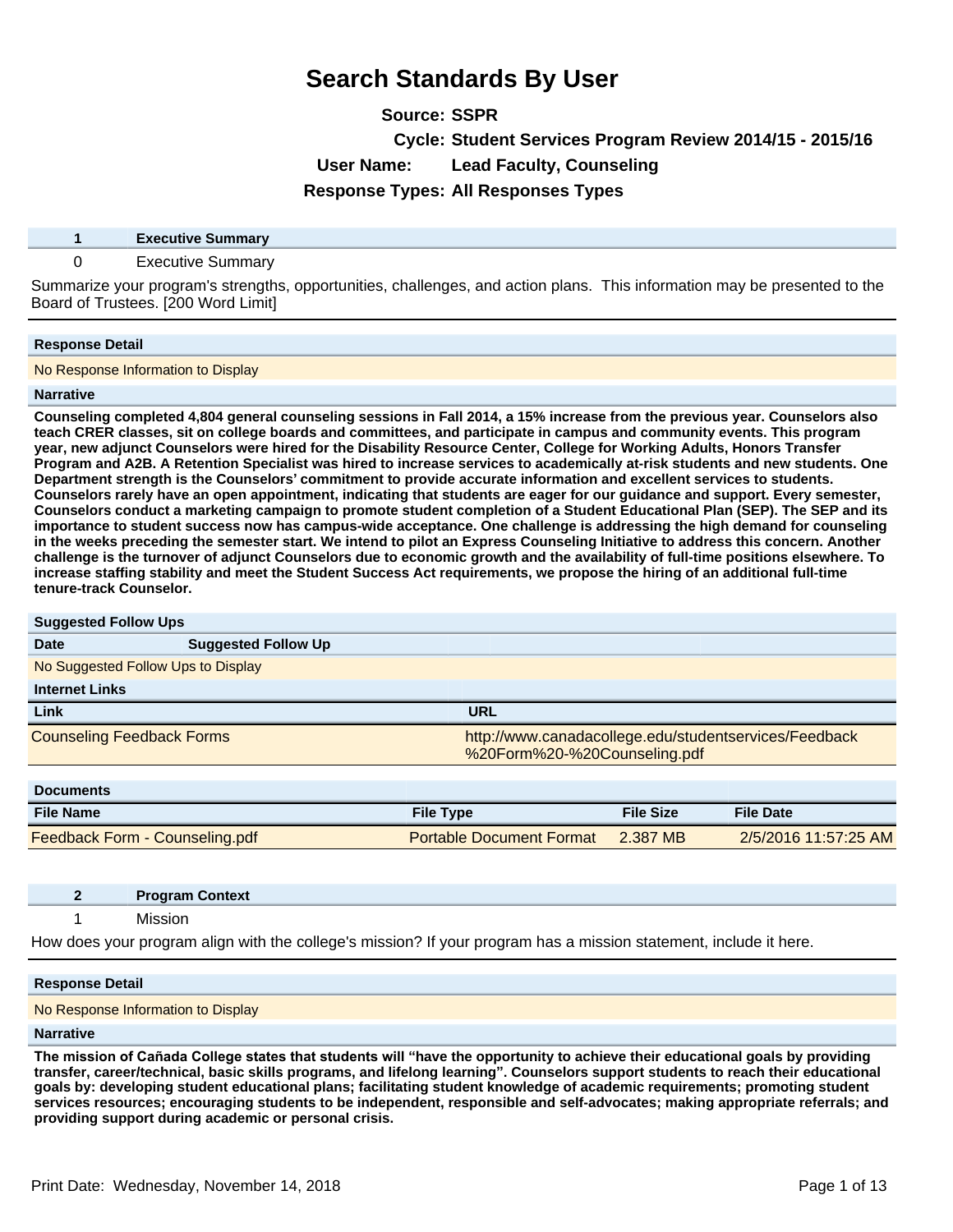**Source: SSPR**

|                                                                                                                                                                                                                                                                                                                                                                                                                                                                                                                                                                                                                                                                                                                                                                                                                                                                                                                                      |                                            | Cycle: Student Services Program Review 2014/15 - 2015/16 |                  |
|--------------------------------------------------------------------------------------------------------------------------------------------------------------------------------------------------------------------------------------------------------------------------------------------------------------------------------------------------------------------------------------------------------------------------------------------------------------------------------------------------------------------------------------------------------------------------------------------------------------------------------------------------------------------------------------------------------------------------------------------------------------------------------------------------------------------------------------------------------------------------------------------------------------------------------------|--------------------------------------------|----------------------------------------------------------|------------------|
|                                                                                                                                                                                                                                                                                                                                                                                                                                                                                                                                                                                                                                                                                                                                                                                                                                                                                                                                      | <b>User Name:</b>                          | <b>Lead Faculty, Counseling</b>                          |                  |
|                                                                                                                                                                                                                                                                                                                                                                                                                                                                                                                                                                                                                                                                                                                                                                                                                                                                                                                                      | <b>Response Types: All Responses Types</b> |                                                          |                  |
|                                                                                                                                                                                                                                                                                                                                                                                                                                                                                                                                                                                                                                                                                                                                                                                                                                                                                                                                      |                                            |                                                          |                  |
| <b>Suggested Follow Ups</b>                                                                                                                                                                                                                                                                                                                                                                                                                                                                                                                                                                                                                                                                                                                                                                                                                                                                                                          |                                            |                                                          |                  |
| <b>Suggested Follow Up</b><br><b>Date</b>                                                                                                                                                                                                                                                                                                                                                                                                                                                                                                                                                                                                                                                                                                                                                                                                                                                                                            |                                            |                                                          |                  |
| No Suggested Follow Ups to Display                                                                                                                                                                                                                                                                                                                                                                                                                                                                                                                                                                                                                                                                                                                                                                                                                                                                                                   |                                            |                                                          |                  |
| <b>Internet Links</b>                                                                                                                                                                                                                                                                                                                                                                                                                                                                                                                                                                                                                                                                                                                                                                                                                                                                                                                |                                            |                                                          |                  |
| Link                                                                                                                                                                                                                                                                                                                                                                                                                                                                                                                                                                                                                                                                                                                                                                                                                                                                                                                                 | URL                                        |                                                          |                  |
| No Internet Links to Display                                                                                                                                                                                                                                                                                                                                                                                                                                                                                                                                                                                                                                                                                                                                                                                                                                                                                                         |                                            |                                                          |                  |
|                                                                                                                                                                                                                                                                                                                                                                                                                                                                                                                                                                                                                                                                                                                                                                                                                                                                                                                                      |                                            |                                                          |                  |
| <b>Documents</b>                                                                                                                                                                                                                                                                                                                                                                                                                                                                                                                                                                                                                                                                                                                                                                                                                                                                                                                     |                                            | <b>File Size</b>                                         |                  |
| <b>File Name</b>                                                                                                                                                                                                                                                                                                                                                                                                                                                                                                                                                                                                                                                                                                                                                                                                                                                                                                                     | <b>File Type</b>                           |                                                          | <b>File Date</b> |
| No Documents to Display                                                                                                                                                                                                                                                                                                                                                                                                                                                                                                                                                                                                                                                                                                                                                                                                                                                                                                              |                                            |                                                          |                  |
| 2<br><b>Program Description</b>                                                                                                                                                                                                                                                                                                                                                                                                                                                                                                                                                                                                                                                                                                                                                                                                                                                                                                      |                                            |                                                          |                  |
| <b>Program Description</b>                                                                                                                                                                                                                                                                                                                                                                                                                                                                                                                                                                                                                                                                                                                                                                                                                                                                                                           |                                            |                                                          |                  |
|                                                                                                                                                                                                                                                                                                                                                                                                                                                                                                                                                                                                                                                                                                                                                                                                                                                                                                                                      |                                            |                                                          |                  |
| <b>Response Detail</b>                                                                                                                                                                                                                                                                                                                                                                                                                                                                                                                                                                                                                                                                                                                                                                                                                                                                                                               |                                            |                                                          |                  |
| No Response Information to Display                                                                                                                                                                                                                                                                                                                                                                                                                                                                                                                                                                                                                                                                                                                                                                                                                                                                                                   |                                            |                                                          |                  |
| <b>Narrative</b>                                                                                                                                                                                                                                                                                                                                                                                                                                                                                                                                                                                                                                                                                                                                                                                                                                                                                                                     |                                            |                                                          |                  |
| The Counseling department provides students with educational, career, and personal counseling. Counseling faculty support<br>students to make informed decisions and learn about college policies, certificates, degrees, and transfer requirements.<br>Additionally students are able to discuss their personal matters in a safe and trusting environment. Counseling may also<br>intervene and provide referrals as needed in order for students to achieve their educational goals successfully. These services<br>enhance student success through timely counseling and follow-up, responding to early academic warnings, and a balanced use<br>of technology with personal intervention. The counseling department provides instruction in a variety of transferable general<br>education classes which teach<br>study skills, college success strategies, career and life planning, transfer planning and scholarship search. |                                            |                                                          |                  |
| <b>Suggested Follow Ups</b>                                                                                                                                                                                                                                                                                                                                                                                                                                                                                                                                                                                                                                                                                                                                                                                                                                                                                                          |                                            |                                                          |                  |
| <b>Suggested Follow Up</b><br><b>Date</b>                                                                                                                                                                                                                                                                                                                                                                                                                                                                                                                                                                                                                                                                                                                                                                                                                                                                                            |                                            |                                                          |                  |
| No Suggested Follow Ups to Display                                                                                                                                                                                                                                                                                                                                                                                                                                                                                                                                                                                                                                                                                                                                                                                                                                                                                                   |                                            |                                                          |                  |
| <b>Internet Links</b>                                                                                                                                                                                                                                                                                                                                                                                                                                                                                                                                                                                                                                                                                                                                                                                                                                                                                                                |                                            |                                                          |                  |
| Link                                                                                                                                                                                                                                                                                                                                                                                                                                                                                                                                                                                                                                                                                                                                                                                                                                                                                                                                 | <b>URL</b>                                 |                                                          |                  |
| No Internet Links to Display                                                                                                                                                                                                                                                                                                                                                                                                                                                                                                                                                                                                                                                                                                                                                                                                                                                                                                         |                                            |                                                          |                  |
| <b>Documents</b>                                                                                                                                                                                                                                                                                                                                                                                                                                                                                                                                                                                                                                                                                                                                                                                                                                                                                                                     |                                            |                                                          |                  |
| <b>File Name</b>                                                                                                                                                                                                                                                                                                                                                                                                                                                                                                                                                                                                                                                                                                                                                                                                                                                                                                                     | <b>File Type</b>                           | <b>File Size</b>                                         | <b>File Date</b> |

No Documents to Display

### 3 Community and Labor Needs

Describe how changes in community needs, employment needs, technology, licensing, or accreditation affect your program.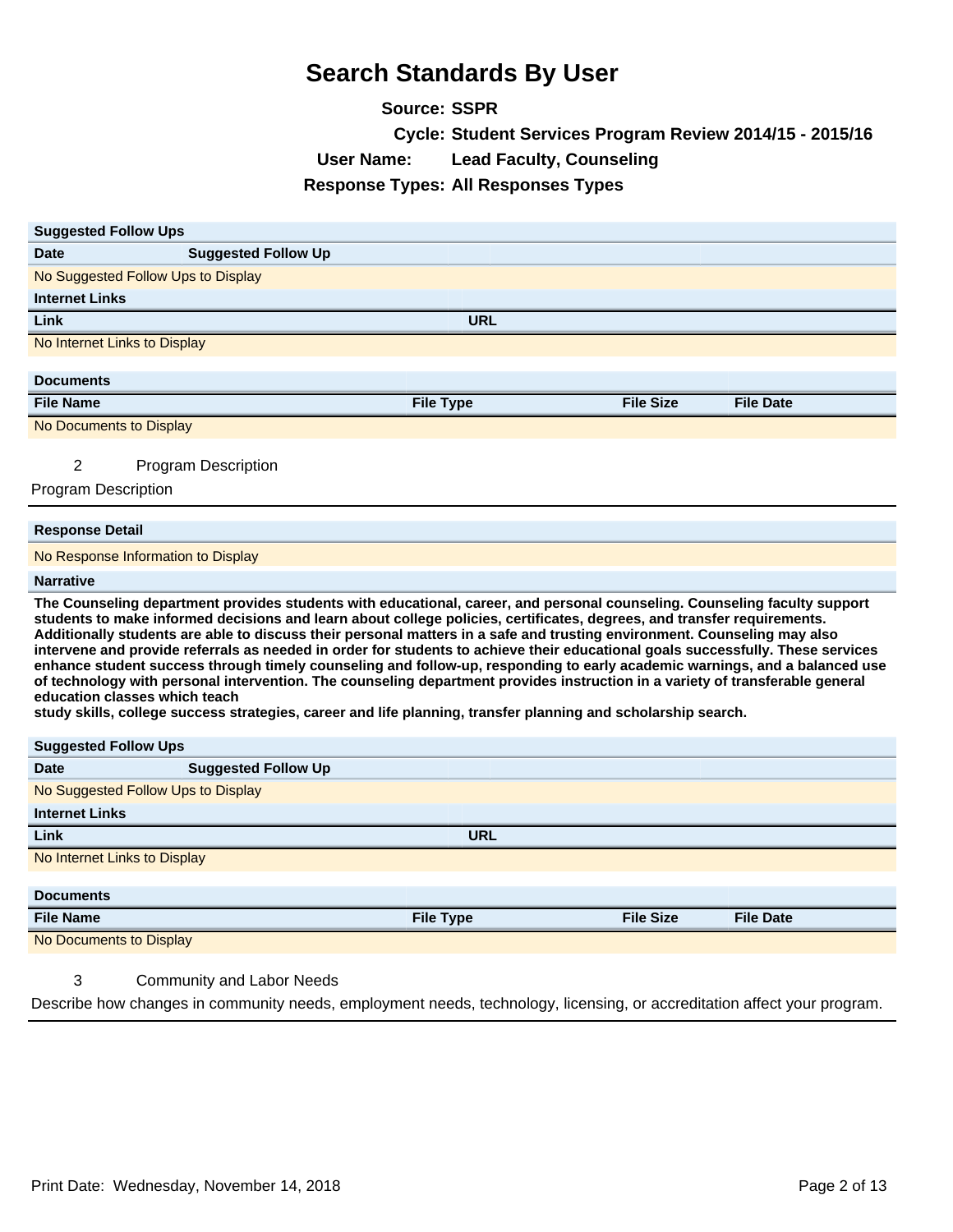**Source: SSPR Cycle: Student Services Program Review 2014/15 - 2015/16 User Name: Lead Faculty, Counseling Response Types: All Responses Types**

| <b>Response Detail</b>             |
|------------------------------------|
| No Response Information to Display |
| <b>Narrative</b>                   |

**The Counseling Dept. has adapted to community and employment needs in the following ways:**

**\* Offering e-counseling and phone appointments for distance education students and students with time constraints.**

**\* Expansion of counseling hours to offer evening appointments 3 nights per week.**

**\* Securement of SparkPoint, providing students and the community with a full range of services to achieve financial stability.**

**\* Plans to offer CRER 137 online, providing more options to students; continuation of CRER 110 and CRER 300 online.**

**\* Advocacy and securement of the Puente Program to offer enhanced services to underrepresented students.**

**\* Through CRER courses, instruct over 100 students each semester on labor market trends and success strategies for securing work.**

**\* Provide counseling hours to the College for Working Adults, an initiative that allows full-time working adults to complete their Associate Degree and transfer.**

| <b>Suggested Follow Ups</b>  |                                    |                  |                  |                  |
|------------------------------|------------------------------------|------------------|------------------|------------------|
| <b>Date</b>                  | <b>Suggested Follow Up</b>         |                  |                  |                  |
|                              | No Suggested Follow Ups to Display |                  |                  |                  |
| <b>Internet Links</b>        |                                    |                  |                  |                  |
| Link                         |                                    | <b>URL</b>       |                  |                  |
| No Internet Links to Display |                                    |                  |                  |                  |
|                              |                                    |                  |                  |                  |
| <b>Documents</b>             |                                    |                  |                  |                  |
| <b>File Name</b>             |                                    | <b>File Type</b> | <b>File Size</b> | <b>File Date</b> |
| No Documents to Display      |                                    |                  |                  |                  |
|                              |                                    |                  |                  |                  |
|                              |                                    |                  |                  |                  |
| 3                            | <b>Looking Back</b>                |                  |                  |                  |

4 Major Accomplishments

Describe major accomplishments.

| <b>Response Detail</b>             |  |
|------------------------------------|--|
| No Response Information to Display |  |

### **Narrative**

**a. Counseling Appointments: In Spring 2014, Counselors (excluding EOPS) completed 3,477 counseling appointments; an additional 1,161 students received drop-in counseling for a total of 4,638 counseling sessions. In Fall 2014, there were 3,598 appointments and 1,206 drop-ins for a total of 4,804 counseling sessions. This represents a 15% increase from figures reported in last year¶s program review.**

**b. New policies regarding dismissed/reinstated students were instituted in 2014. Dismissed students seeking reinstatement are now required to sign a contract with the counselor documenting the conditions of their reinstatement: i.e. seek tutoring, repeat classes, unit limits, enroll in CRER classes. Reinstated students must complete a mid-term progress report and counseling appointment to be reinstated for the next term. With the recent hire of a Retention Specialist, the department will increase support to and monitoring of reinstated students. Services were provided to 157 dismissed/reinstated students in Spring 2014 and 139 students in Fall 2014.**

**c. Hiring of Retention Specialist: areas of focus are: 1) follow-up with matriculating students to increase registration, 2) more intensive follow up to reinstated, dismissed, probationary students, 3) increased follow-up to students receiving Early Alerts.**

**d. Expansion of Services to Student Subgroups: new adjunct counseling positions were created and filled for the Disability**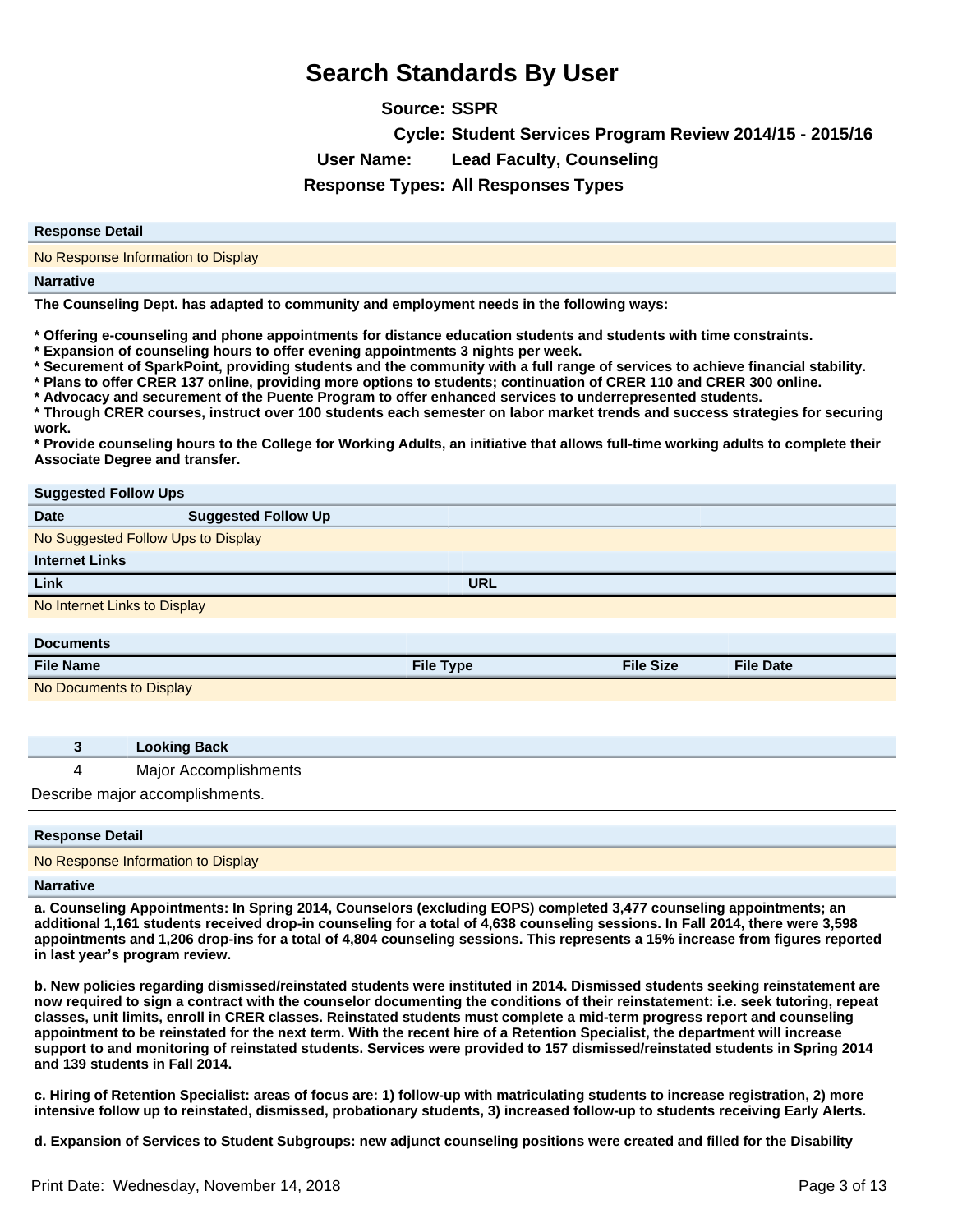**Resource Center (DRC), College for Working Adults/Career Advancement Academy, Honors Transfer Program, and A2B. Ongoing counselor assignments to student subgroups include: Veterans, Athletes, Probation/Dismissed students, Basic Skills students, E-counseling, Trio, Beating the Odds, STEM and Human Services. Benefits to the students: (1) Counselors develop indepth expertise in their respective programs, (2) increased Counselor accessibility to students, and (3) Counselors work as a team with other program staff.**

e. Securement of Puente Program: Counselors joined instructional faculty to secure a Puente Program at Cañada beginning Fall **2015. The Puente model comprises academic and personal mentoring to underrepresented students in higher education. Its participants have proven higher transfer and completion rates. Puente will increase collaboration between Counselors and instructional faculty. The program also contributes to the mission of the college as a Hispanic-Serving Institution. 50% release time of a general Counselor will be allocated to Puente.**

**f. Committee Assignments: Counselors continued to represent the needs of our department and students through membership on all college governing boards and many additional committees. These include the following: IPC, SSPC, ASGC, PBC, Distance Education Committee, Transfer Advisory Committee, Honors Transfer Program Advisory Committee, Curriculum Committee, Technology Planning Committee, CARES (new), !ESO! Steering Committee (new), Adjunct Counselor Hiring Committees, and Academic Committee for Equity & Success (new).**

**g. Instruction: Classroom instruction is a vital component of counseling services. The counselor-student relationship is enhanced through increased contact with the student, their academic work, and possible barriers to success. Relationships**  formed in the classroom continue well beyond the end of class. Highlights of the counseling department's instruction are: **\* Course enrollments have increased over time to a current department load of 523.**

**\* For the first time, CRER 137 was offered in Summer 2014; one Counselor has been trained to offer CRER 137 online in future summer sessions.**

**\* Two additional CRER courses were developed and modified by the Transfer Coordinator to be offered online: CRER 300 Introduction to Scholarships and CRER 110 Honors Colloquium in Career/Personal Dev.: Transfer Essentials & Planning. \* CRER 430 (Career Exploration) was updated to include a small hybrid component, and submitted to Curriculum Committee for approval. CRER 430 is a unique opportunity for students to receive individual counseling in a structured approach with accountability via units received upon successful completion.**

**\* CRER 401 College Success was adapted and taught online for the first time.**

**h. Professional Development: Counselors attended the following training/conferences in 2014:**

- **\* STOT I 6-week training to prepare to offer CRER 137 fully online in Summer, 2015.**
- **\* Veterans Summit Fall 2014**
- **³Focus on Freshman 2014´Los Angeles, CA; sponsored by Academic Innovations**
- **³Ensuring Transfer Success´2014; sponsored by UC Office of the President**
- **\* GE Thematic Pathways Conference Fall 2014**
- **\* CCCAA Athletic Counselor Certification Fall 2014**

**\* SJSU College of BUS, ENGR. and SCI. Conference Fall 2014**

- **\* WebAccess Training: Introduction, Setting up Gradebook, Using Turnitin, Transferring a Previous Course**
- **\* CSU Counselor Conference, Fall 2014**
- **\* Certified Rehabilitation Counselor Examination to receive Certified Rehabilitation Counselor designation.**

**i. Outreach and Campus Involvement:**

- **\* SEP Campaigns: ³Fall into Spring´and ³Spring into Fall´**
- **\* Veterans Day Activities Coordinator, Fall 2014.**
- **\* In conjunction with International Students¶Office, workshop to Int¶l and ESL students on ³Class Participation´**

**\* High School Preview Day, Spring & Fall 2014; designed Career Interest Interactive Workshops; developed handouts on college majors and career interests.**

- **\* Career Fair: reviewed student resumes.**
- **\* Transfer Day: reviewed student Personal Statements.**
- $*$  College & Career Day, Woodside HS, Fall 2014 Presented workshop, "Becoming a Nurse".
- **\* PTK ³Evening of Academic Excellence´staffed counseling table; developed promotional materials.**
- **\* Presentation to STEM tutors & staff: working with students with disabilities and conflict management.**
- **\* Helped to author and present proposal for a new position ±LD Specialist/Counselor; position was subsequently approved.**
- **\* Staff support for the Majors 2 Careers college event.**

### **Suggested Follow Ups Date Suggested Follow Up** No Suggested Follow Ups to Display **Internet Links Link URL** No Internet Links to Display **Documents File Name File Type File Size File Date**

No Documents to Display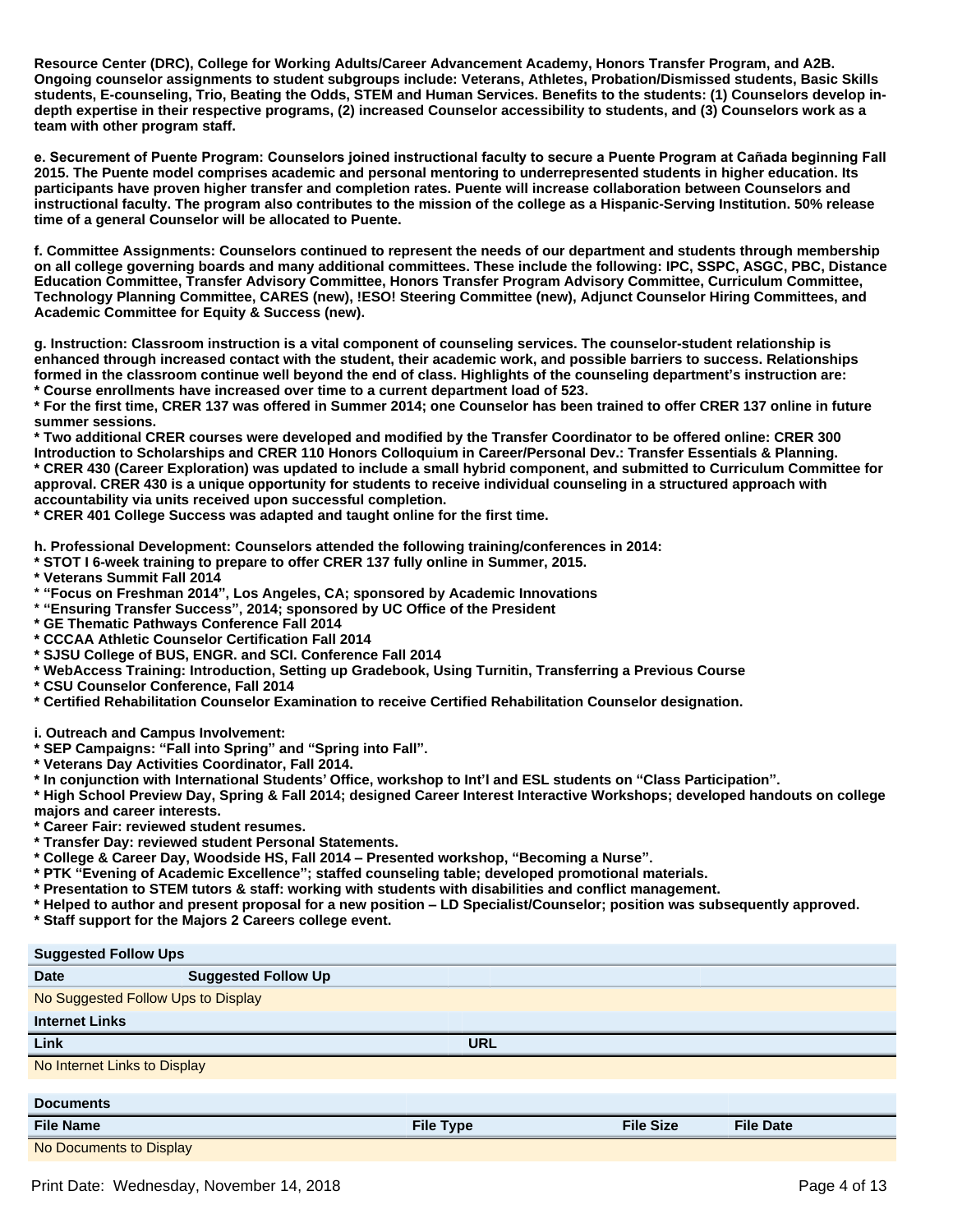**Source: SSPR Cycle: Student Services Program Review 2014/15 - 2015/16 User Name: Lead Faculty, Counseling Response Types: All Responses Types**

5 Impact of Resource Allocations

Describe the impact to date that each new resource (staff, non-instructional assignment, equipment, facilities, research, funding) has had on your program/department/office and measures of student success or client satisfaction.

### **Response Detail** No Response Information to Display **Narrative** In last year's program review, the only requested resource was for a FT tenure-track Counselor position. This position was not put forth during the college's funding cycle. In it's place, the Department sought and was approved for a FT tenure-track Transfer/Honors Counselor, funded through a mix of funding streams. We also advocated for a Cañada Puente Program which **was subsequently approved. 50% of one of our FT Counselors will be committed to Puente. These new resources will begin Fall 2015. Suggested Follow Ups Date Suggested Follow Up** No Suggested Follow Ups to Display **Internet Links Link URL** No Internet Links to Display **Documents File Name File Type File Size File Date** No Documents to Display

**4 Current State of the Program**

6.A. State of the Program - Observation

Describe the current state of the program (include strengths and challenges).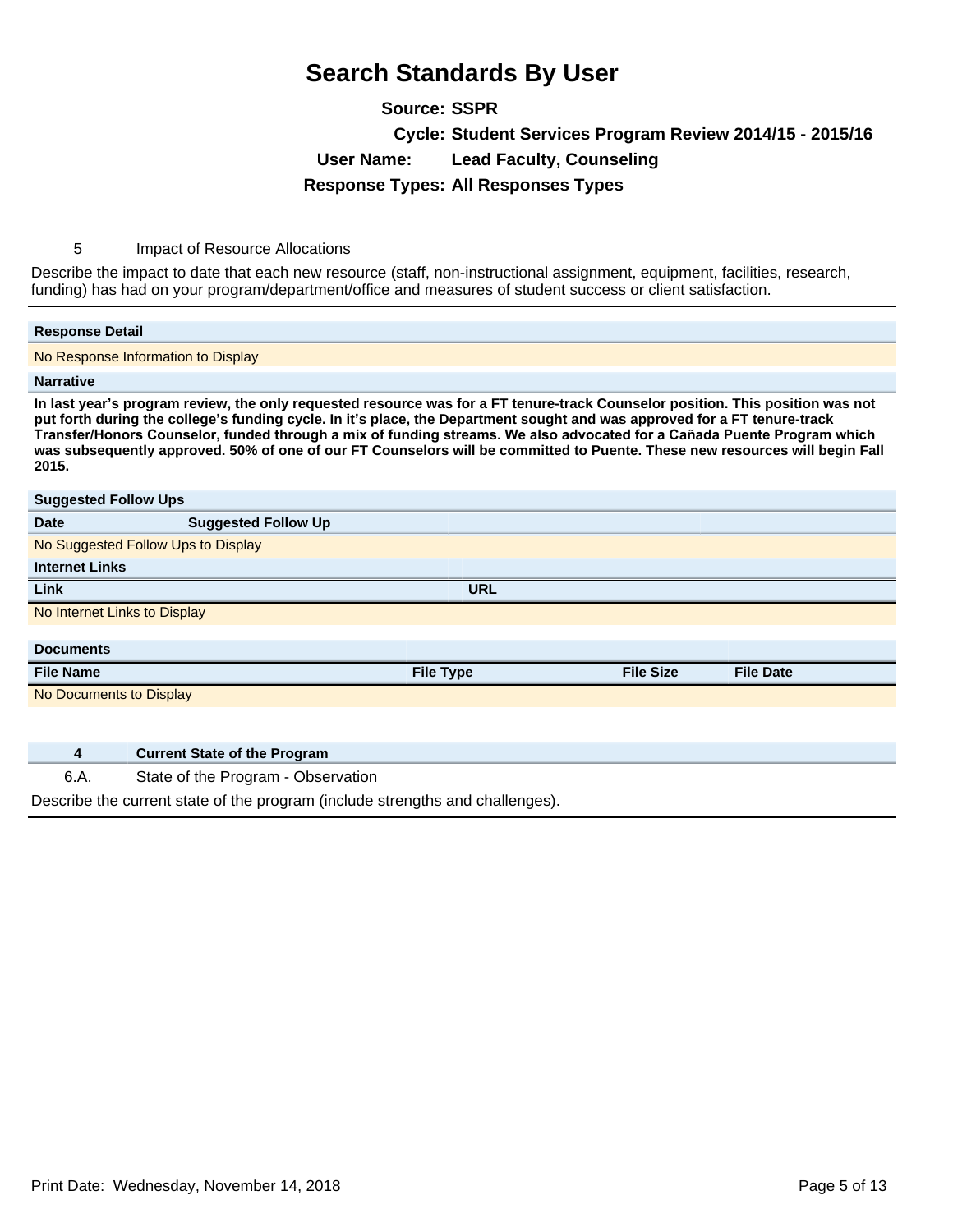**Source: SSPR**

**Cycle: Student Services Program Review 2014/15 - 2015/16**

**User Name: Lead Faculty, Counseling**

**Response Types: All Responses Types**

#### **Response Detail**

No Response Information to Display

#### **Narrative**

**Strengths:**

**\* Counselors emphasize giving accurate information and excellent service to students; this includes building rapport so that students regularly return.**

**\* Counselors rarely have an appointment slot that is unfilled, even during non-registration periods; this demonstrates that students are eager for our guidance, counseling, and support.**

**\* Collaboration and support among counselors is strong; we are especially welcoming of questions among each other to insure that we are giving out good, accurate information.**

**\* New adjunct Counselors report feeling welcomed and supported by the counseling staff.**

**\* Counselors always place the student first even with their multiple responsibilities (petitions, program coordination, campus activities, committee work, and instruction).**

**\* There exists a seamless pathway for new students from the application for admission, to assessment, orientation, counseling appointment, and registration; excellent collaboration exists between the welcome desk, matriculation/orientation staff, and counselors.**

**\* Counselors have excellent technology tools for student tracking, degree and transfer evaluation, career advising and SEP**  development. Tools include: SARS, Degree Works, Assist.org, ccctransfer.org, Cañada's Transfer and Career Center websites, **Transcript Evaluation Service, and Eureka.org.**

**\* Extensive promotion and connection of students to all other student services¶programs on campus.**

**\* Creating a campus-wide expectation that all students have a Student Educational Plan.**

**\* Strong collaboration with instructional faculty through initiatives such as Learning Communities, Honors Program, STEM Center activities, classroom presentations, ACES, and Puente Program planning.**

**\* Expansion of appointment options for students through e-counseling and phone appointments.**

**\* A department mindset that emphasizes service improvement and finding new and innovative ways to deliver counseling services.**

#### **Challenges:**

**1. High volume drop-in counseling periods in the weeks preceding the start of the semester; a significant number of students need more than drop-in time: probation and dismissed students, undecided students, students with transcripts outside of district, students completing financial aid appeals.**

2. Orientation for transfer-in students: students who transfer in to Cañada with 15+ college units are exempt from College Orientation. However many of these students need an abbreviated orientation on policies and resources unique to Cañada and **our District.**

**3. Centralized electronic location for Counselor tools and information: Counselors need quick access to wide-ranging information and websites to properly advise students. Currently such a centralized site does not exist (other than the transfer web site). Counselors rely on their own filing systems to store information.**

**4. Students with academic progress issues: this includes students receiving Early Alerts, Probation 1 & 2 students, and Dismissed/Reinstated students. Counselor time is limited to follow up with students and provide additional supports. Hiring of our Retention Specialist will help but additional counseling hours are also needed.**

**5. A defined follow-up procedure for general counseling students: students enrolled in specialized programs ±EOPS, TRIO,**  CWA, DRC – are given clear messages on meeting regularly with their counselor. Benchmarks should be provided to general **counseling students on how often and when they should see a Counselor.**

**6. Currently, 60% of students enrolled in 6+ units have an updated SEP. This is the first time that SEP data has been generated since the electronic SEP was implemented within DegreeWorks. Our goal is to increase that percentage over the next year.**

| <b>Suggested Follow Ups</b>  |                                    |            |  |  |
|------------------------------|------------------------------------|------------|--|--|
| <b>Date</b>                  | <b>Suggested Follow Up</b>         |            |  |  |
|                              | No Suggested Follow Ups to Display |            |  |  |
| <b>Internet Links</b>        |                                    |            |  |  |
| Link                         |                                    | <b>URL</b> |  |  |
| No Internet Links to Display |                                    |            |  |  |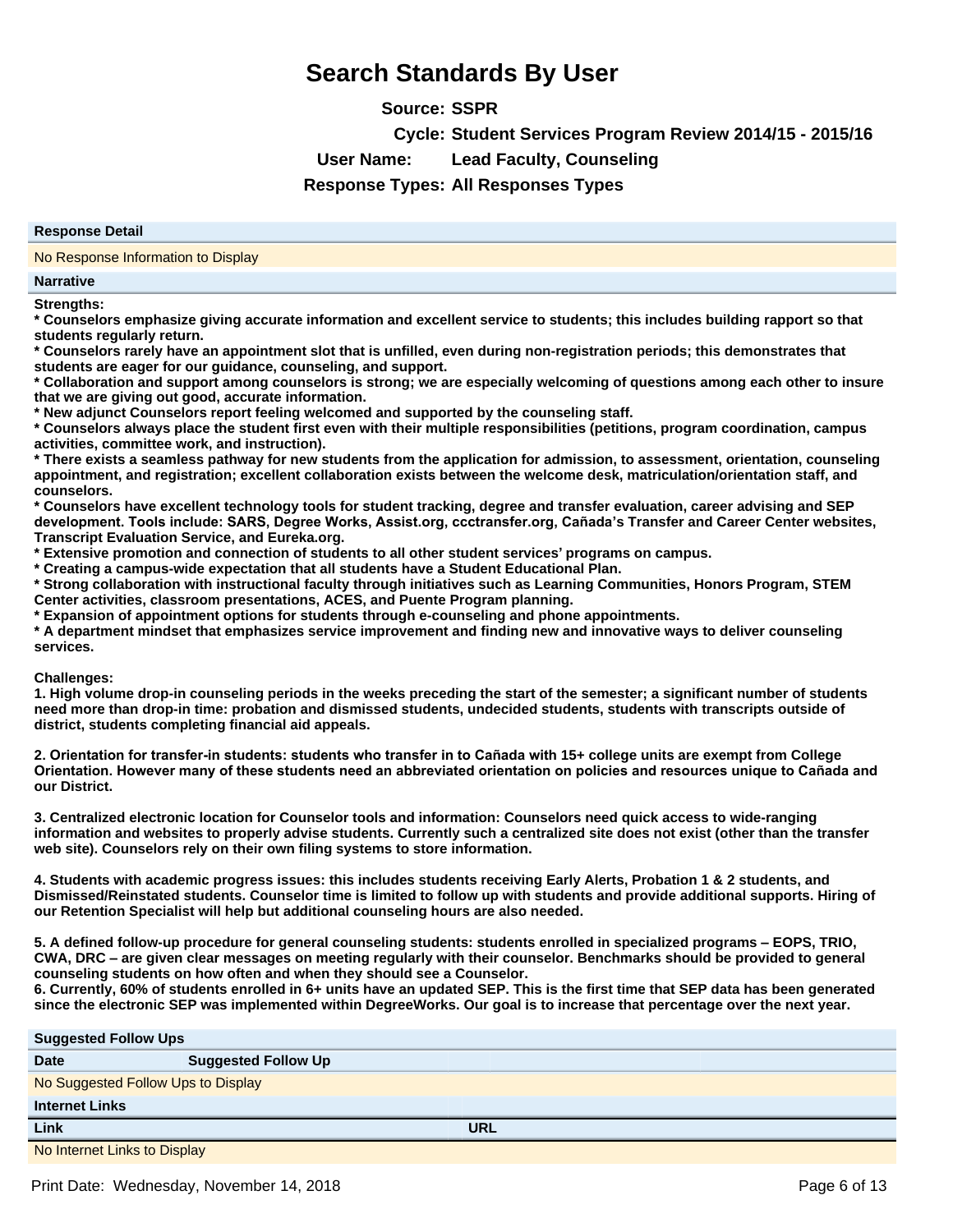**Source: SSPR Cycle: Student Services Program Review 2014/15 - 2015/16 User Name: Lead Faculty, Counseling Response Types: All Responses Types**

| <b>Documents</b>        |                  |                  |                  |
|-------------------------|------------------|------------------|------------------|
| <b>File Name</b>        | <b>File Type</b> | <b>File Size</b> | <b>File Date</b> |
| No Documents to Display |                  |                  |                  |
|                         |                  |                  |                  |

6.B. State of the Program - Evaluation

What changes could be implemented to improve your program?

#### **Response Detail**

No Response Information to Display

#### **Narrative**

**What changes could be implemented to improve your program?**

**1. Pilot an ³Express Counseling´initiative during peak registration periods wherein a Counselor assigned to the welcome desk would address students who have quick questions or issues. This would shorten the drop-in wait list and provide more efficient service to students.**

**2. Form a small working group comprised of matriculation staff and counselors to design a specialized orientation for students**  transferring into Cañada with 15+ college units.

**3. Develop a SharePoint folder for each Counselor¶s desktop, that serves as a depository of information and tools needed by counselors.**

**4. With the addition of Retention Specialists for Counseling and Basic Skills, re-define staff responsibilities in the areas of Early Alert and Probation/Dismissal. Advocate for additional counseling hours to expand counseling to these student populations.**

**5. Include language in new student orientation, that defines a recommended schedule for making counseling appointments. Promote these benchmark dates to all students through marketing events. This will increase the percentage of students with updated SEP¶s.**

### **Suggested Follow Ups**

| <u>sagasted : sustralie</u>  |                                    |                  |                  |                  |  |
|------------------------------|------------------------------------|------------------|------------------|------------------|--|
| <b>Date</b>                  | <b>Suggested Follow Up</b>         |                  |                  |                  |  |
|                              | No Suggested Follow Ups to Display |                  |                  |                  |  |
| <b>Internet Links</b>        |                                    |                  |                  |                  |  |
| Link                         |                                    | <b>URL</b>       |                  |                  |  |
| No Internet Links to Display |                                    |                  |                  |                  |  |
|                              |                                    |                  |                  |                  |  |
| <b>Documents</b>             |                                    |                  |                  |                  |  |
| <b>File Name</b>             |                                    | <b>File Type</b> | <b>File Size</b> | <b>File Date</b> |  |
| No Documents to Display      |                                    |                  |                  |                  |  |
|                              |                                    |                  |                  |                  |  |

### 7.A. Current SAOs and SLOs

State your current year Service Area Outcomes (SAOs) and Student Learning Outcomes (SLOs).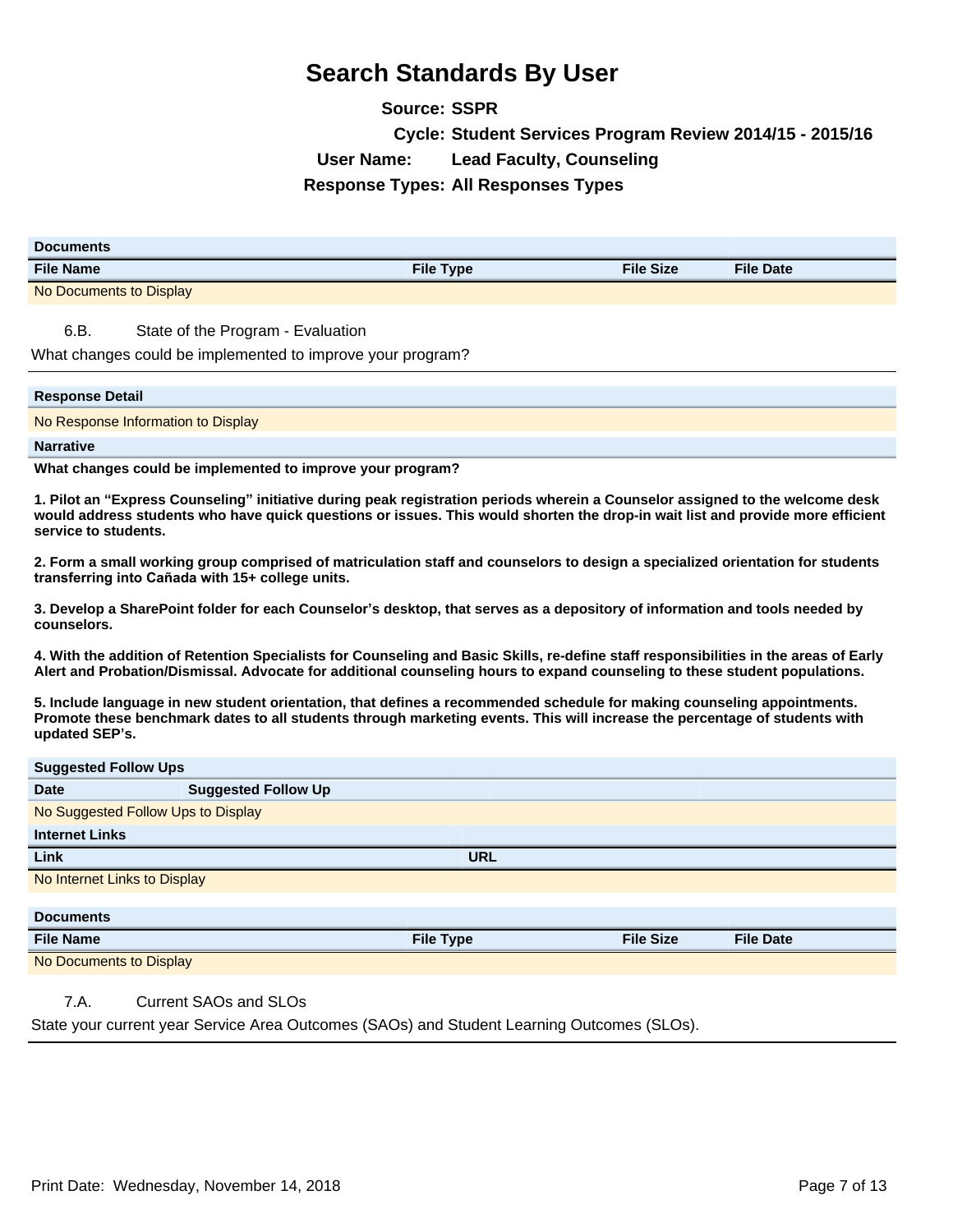| <b>Source: SSPR</b> |                                                          |
|---------------------|----------------------------------------------------------|
|                     | Cycle: Student Services Program Review 2014/15 - 2015/16 |
| User Name:          | <b>Lead Faculty, Counseling</b>                          |
|                     | <b>Response Types: All Responses Types</b>               |

#### **Response Detail**

No Response Information to Display

#### **Narrative**

**Service Area Outcome:**

**Increasing the number of students who visit the counseling center to create a Student Educational Plan (SEP) each semester is important. A Student Educational Plan serves as a road map of required courses and recommendations based on a students' individual goal. This SAO aligns with Objective 1.5³Create and implement a student engagement plan to integrate the college experience inside and outside the classroom, enhance the college experience, and promote retention and success.´For 2014-15, the counseling department will like to take this SAO a step further and gather student data on how to improve the quality of the counseling program. A survey will be given to a sample of the student population to complete after their 30 minute counseling appointment.**

**Student Learning Outcome:**

**Students will be able to clearly state their academic and/or career goal(s) and record them in a Student Educational Plan (SEP) or other appropriate document as one outcome of a counseling session. Survey Question #4: Do you know what classes to take this semester to meet your education goal?**

| <b>Suggested Follow Ups</b>        |                            |                  |                  |                  |  |
|------------------------------------|----------------------------|------------------|------------------|------------------|--|
| <b>Date</b>                        | <b>Suggested Follow Up</b> |                  |                  |                  |  |
| No Suggested Follow Ups to Display |                            |                  |                  |                  |  |
| <b>Internet Links</b>              |                            |                  |                  |                  |  |
| Link                               |                            | <b>URL</b>       |                  |                  |  |
| No Internet Links to Display       |                            |                  |                  |                  |  |
|                                    |                            |                  |                  |                  |  |
| <b>Documents</b>                   |                            |                  |                  |                  |  |
| <b>File Name</b>                   |                            | <b>File Type</b> | <b>File Size</b> | <b>File Date</b> |  |
| No Documents to Display            |                            |                  |                  |                  |  |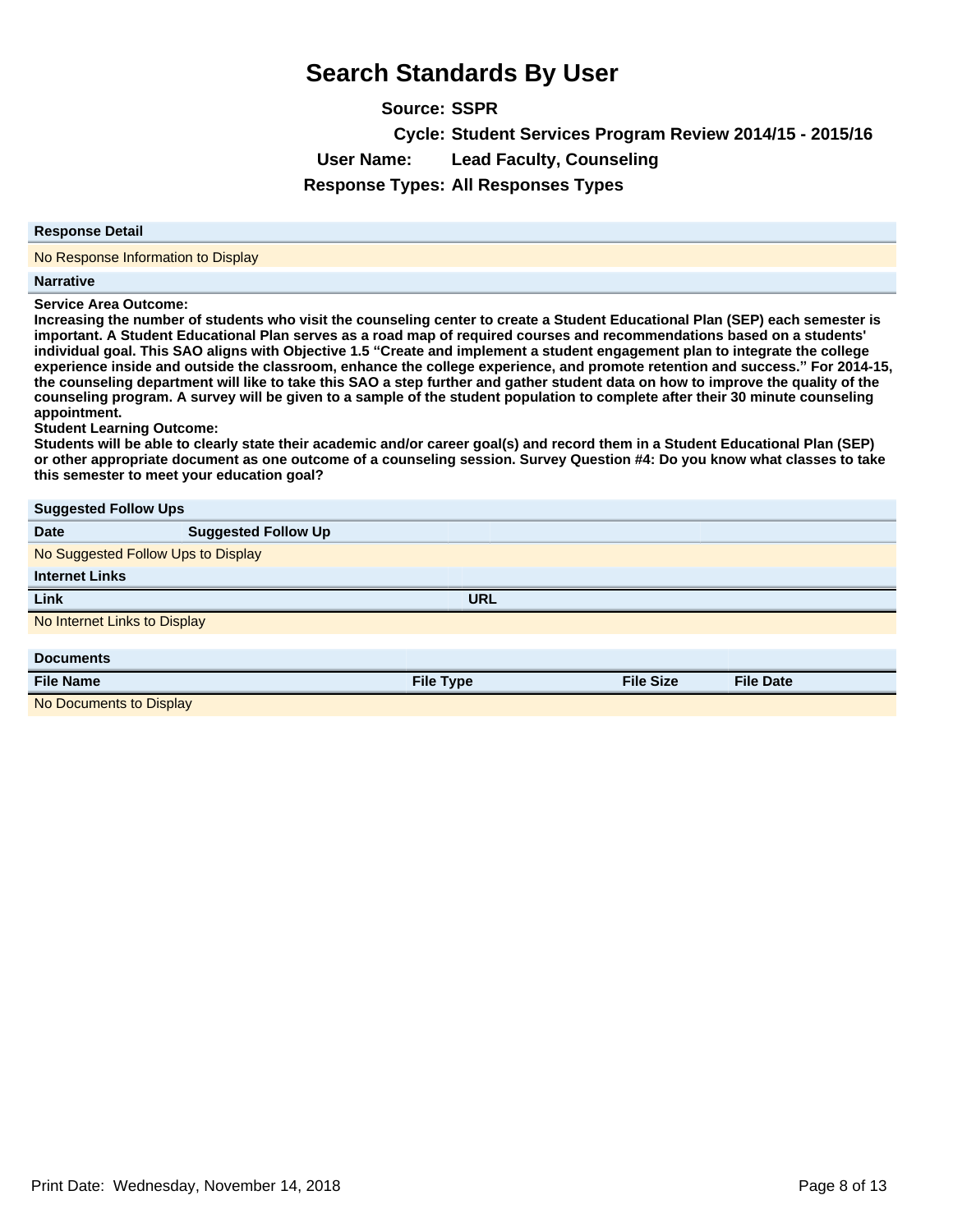**Source: SSPR Cycle: Student Services Program Review 2014/15 - 2015/16 User Name: Lead Faculty, Counseling Response Types: All Responses Types**

### 7.B. SAO Assessment Plan

Describe your program's SAO Assessment Plan.

### **Response Detail**

No Response Information to Display

#### **Narrative**

**A survey was developed to collect data from students after completion of their counseling appointment. The survey was administered in February 2015 to students who attended a general counseling appointment. The survey was completed by 40 students.**

| <b>Suggested Follow Ups</b>        |                            |                  |                  |                  |  |  |
|------------------------------------|----------------------------|------------------|------------------|------------------|--|--|
| <b>Date</b>                        | <b>Suggested Follow Up</b> |                  |                  |                  |  |  |
| No Suggested Follow Ups to Display |                            |                  |                  |                  |  |  |
| <b>Internet Links</b>              |                            |                  |                  |                  |  |  |
| Link                               |                            | <b>URL</b>       |                  |                  |  |  |
| No Internet Links to Display       |                            |                  |                  |                  |  |  |
|                                    |                            |                  |                  |                  |  |  |
| <b>Documents</b>                   |                            |                  |                  |                  |  |  |
| <b>File Name</b>                   |                            | <b>File Type</b> | <b>File Size</b> | <b>File Date</b> |  |  |

No Documents to Display

### 7.C. SAO Assessment Results and Impact

Summarize the findings of your program's SAO Assessments. What are some improvements that have been, or can be, implemented as a result of SAO Assessment?

| <b>Response Detail</b>                                                                                                                                                                                                                                                                                                                                                                                                                                                                                                                     |                            |                  |                  |                  |  |
|--------------------------------------------------------------------------------------------------------------------------------------------------------------------------------------------------------------------------------------------------------------------------------------------------------------------------------------------------------------------------------------------------------------------------------------------------------------------------------------------------------------------------------------------|----------------------------|------------------|------------------|------------------|--|
| No Response Information to Display                                                                                                                                                                                                                                                                                                                                                                                                                                                                                                         |                            |                  |                  |                  |  |
| <b>Narrative</b>                                                                                                                                                                                                                                                                                                                                                                                                                                                                                                                           |                            |                  |                  |                  |  |
| What are some improvements that have been, or can be, implemented as a result of SAO Assessment?<br>Our SAO assessment results demonstrate that students are very satisfied with counseling services. In response to 4 out of 5<br>survey questions, 100% of the students agreed that they received the information, planning and support that they needed.<br>"Disagree" was checked only once in response to just one survey question. One recommendation is to obtain a larger student<br>sample when the survey is administered again. |                            |                  |                  |                  |  |
| <b>Suggested Follow Ups</b>                                                                                                                                                                                                                                                                                                                                                                                                                                                                                                                |                            |                  |                  |                  |  |
| Date                                                                                                                                                                                                                                                                                                                                                                                                                                                                                                                                       | <b>Suggested Follow Up</b> |                  |                  |                  |  |
| No Suggested Follow Ups to Display                                                                                                                                                                                                                                                                                                                                                                                                                                                                                                         |                            |                  |                  |                  |  |
| <b>Internet Links</b>                                                                                                                                                                                                                                                                                                                                                                                                                                                                                                                      |                            |                  |                  |                  |  |
| Link                                                                                                                                                                                                                                                                                                                                                                                                                                                                                                                                       |                            | <b>URL</b>       |                  |                  |  |
| No Internet Links to Display                                                                                                                                                                                                                                                                                                                                                                                                                                                                                                               |                            |                  |                  |                  |  |
|                                                                                                                                                                                                                                                                                                                                                                                                                                                                                                                                            |                            |                  |                  |                  |  |
| <b>Documents</b>                                                                                                                                                                                                                                                                                                                                                                                                                                                                                                                           |                            |                  |                  |                  |  |
| <b>File Name</b>                                                                                                                                                                                                                                                                                                                                                                                                                                                                                                                           |                            | <b>File Type</b> | <b>File Size</b> | <b>File Date</b> |  |
| No Documents to Display                                                                                                                                                                                                                                                                                                                                                                                                                                                                                                                    |                            |                  |                  |                  |  |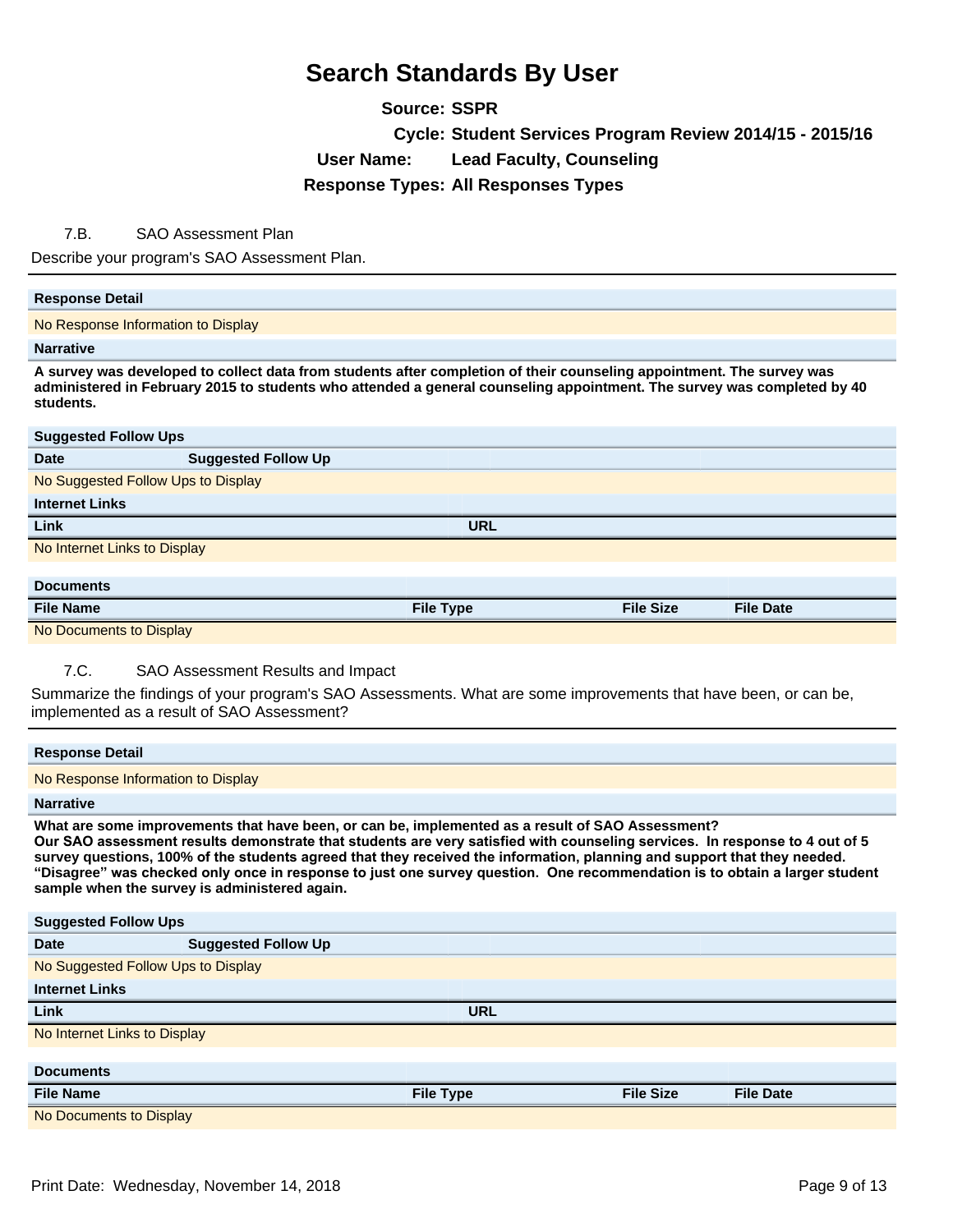**Source: SSPR Cycle: Student Services Program Review 2014/15 - 2015/16 User Name: Lead Faculty, Counseling Response Types: All Responses Types**

### 7.D. SLO Assessment Plan

Describe your program's SLO Assessment Plan.

### **Response Detail**

No Response Information to Display

#### **Narrative**

SLO data was collected using a pre- and post-survey administered to 111 matriculating students in Fall 2014. Before and after a **30-minute counseling appt., students were asked to rate their agreement to this statement: ³I know the classes to take this semester to meet my educational goal´**

| <b>Suggested Follow Ups</b>        |                            |                  |                  |                  |  |  |
|------------------------------------|----------------------------|------------------|------------------|------------------|--|--|
| <b>Date</b>                        | <b>Suggested Follow Up</b> |                  |                  |                  |  |  |
| No Suggested Follow Ups to Display |                            |                  |                  |                  |  |  |
| <b>Internet Links</b>              |                            |                  |                  |                  |  |  |
| Link                               |                            | <b>URL</b>       |                  |                  |  |  |
| No Internet Links to Display       |                            |                  |                  |                  |  |  |
|                                    |                            |                  |                  |                  |  |  |
| <b>Documents</b>                   |                            |                  |                  |                  |  |  |
| <b>File Name</b>                   |                            | <b>File Type</b> | <b>File Size</b> | <b>File Date</b> |  |  |
| No Documents to Display            |                            |                  |                  |                  |  |  |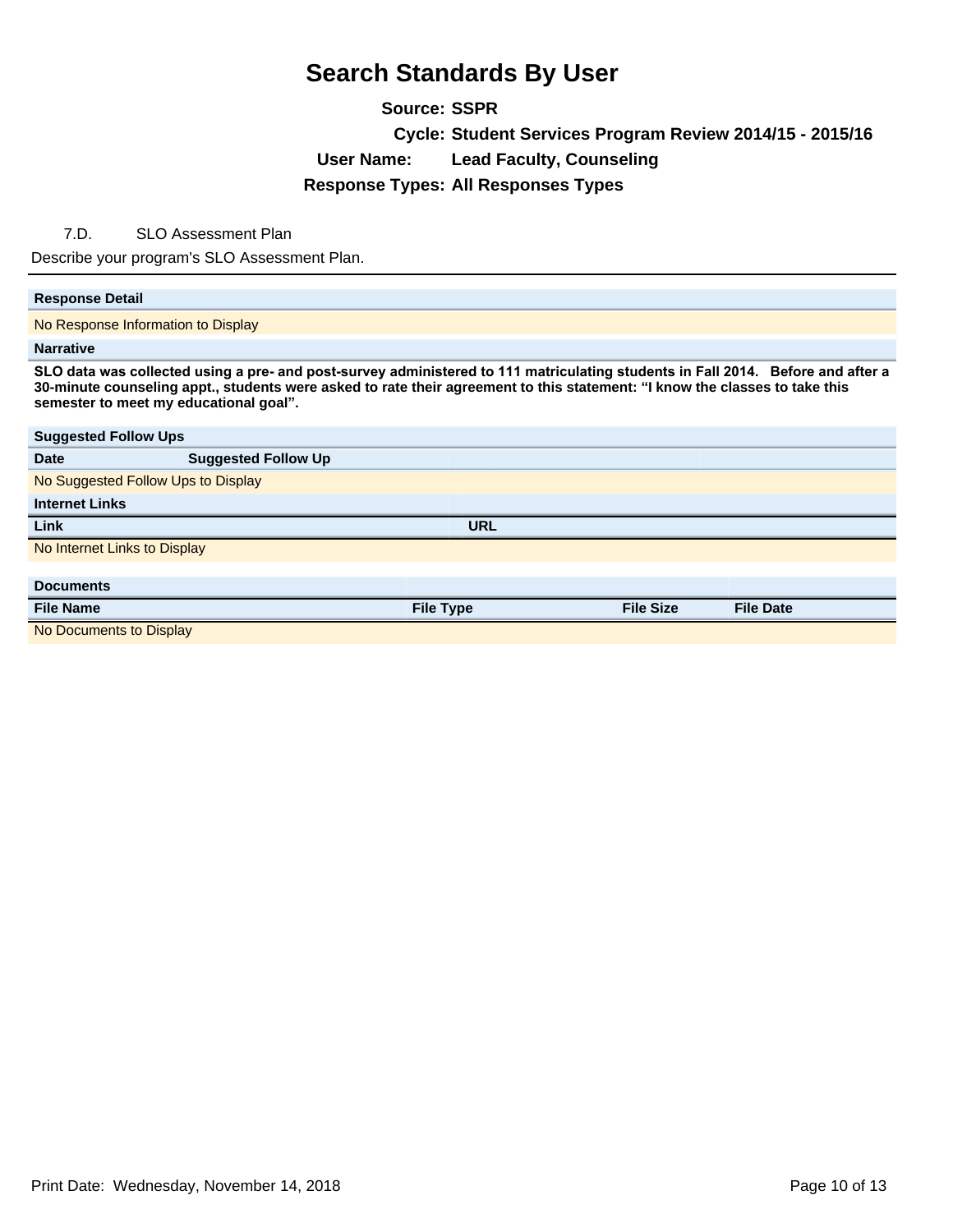### **Source: SSPR**

**Cycle: Student Services Program Review 2014/15 - 2015/16**

**User Name: Lead Faculty, Counseling**

### **Response Types: All Responses Types**

### 7.E. SLO Assessment Results and Impact

Summarize the findings of your program's SLO Assessments. What are some improvements that have been, or can be, implemented as a result of SLO Assessment?

### **Response Detail**

No Response Information to Display

### **Narrative**

Pre Survey: In Fall, 2014, 46% of students indicated that they knew what classes to take this semester to meet their educational **goal.** 

Post Survey: after their counseling appointment, 98% of students indicated that they knew what classes to take this semester to **meet their educational goal.** 

**Results indicate that for matriculating students, the counseling appointment (as opposed to a short, drop-in appointment), is**  effective in supporting new students to define their educational goal and to choose appropriate classes. It also initiates the educational planning process with an abbreviated SEP. Students are encouraged to make a follow up appointment for a comprehensive SEP.

| <b>Suggested Follow Ups</b>        |                            |                  |                  |                  |  |
|------------------------------------|----------------------------|------------------|------------------|------------------|--|
| <b>Date</b>                        | <b>Suggested Follow Up</b> |                  |                  |                  |  |
| No Suggested Follow Ups to Display |                            |                  |                  |                  |  |
| <b>Internet Links</b>              |                            |                  |                  |                  |  |
| Link                               |                            | <b>URL</b>       |                  |                  |  |
| No Internet Links to Display       |                            |                  |                  |                  |  |
|                                    |                            |                  |                  |                  |  |
| <b>Documents</b>                   |                            |                  |                  |                  |  |
| <b>File Name</b>                   |                            | <b>File Type</b> | <b>File Size</b> | <b>File Date</b> |  |
| No Documents to Display            |                            |                  |                  |                  |  |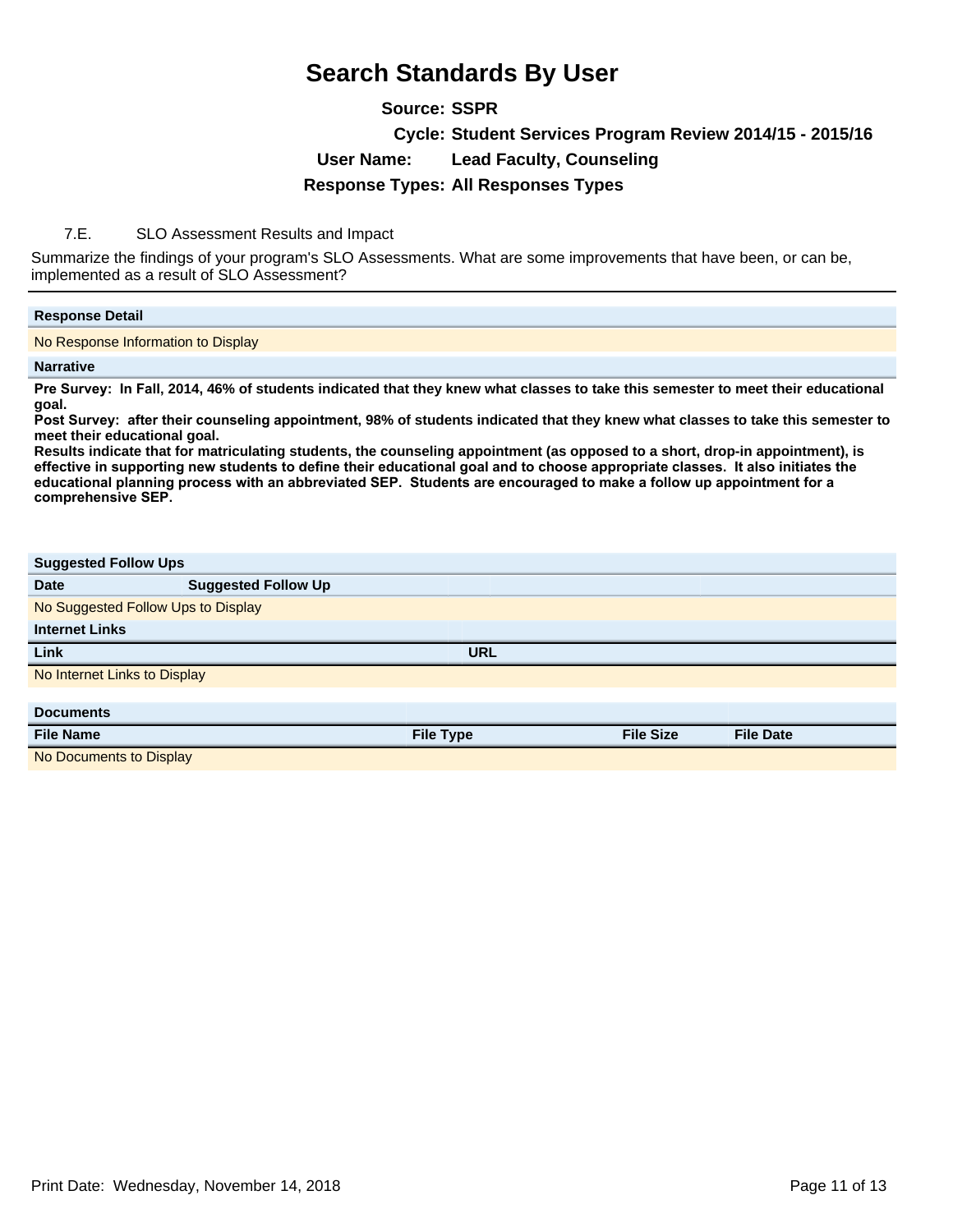**Source: SSPR**

**Cycle: Student Services Program Review 2014/15 - 2015/16**

**User Name: Lead Faculty, Counseling**

**Response Types: All Responses Types**

### **5 Looking Ahead**

7.F. SAOs and SLOs for the Next Review Cycle

State your SAOs and SLOs for the next review cycle. Describe how you will you address identified opportunities for improvement.

### **Response Detail**

No Response Information to Display

#### **Narrative**

We plan to keep the same SAO and SLO for the next review cycle. With regard to the SAO, the current year is the first time that we are utilizing a Counseling Dept. Student Questionnaire. Results from this year will form baseline data from which future years can be compared. For our SLO, the survey tool generates data from students who are matriculating. This is an emphasis **area of student success initiatives and therefore important data to collect.** 

**In the table, describe how you will address identified opportunities for improvement.** 

- **SLO/SAO Action Plan Timeline Responsible Party Resources Required**
- **SLO Insure that students who complete registration are also enrolling for classes. April 2015-August 2015**

**November 2015-January 2016 Retention Specialist** 

**Counselors** 

**Matriculation Staff No additional resources are required.** 

 **SAO Utilize a student survey to insure that students are satisfied with their counseling appt.** 

**February 2016 Counselors** 

**Welcome Desk staff No additional resources are required.** 

| <b>Suggested Follow Ups</b>  |                                    |                  |                  |                  |  |  |  |
|------------------------------|------------------------------------|------------------|------------------|------------------|--|--|--|
| <b>Date</b>                  | <b>Suggested Follow Up</b>         |                  |                  |                  |  |  |  |
|                              | No Suggested Follow Ups to Display |                  |                  |                  |  |  |  |
| <b>Internet Links</b>        |                                    |                  |                  |                  |  |  |  |
| Link                         |                                    | <b>URL</b>       |                  |                  |  |  |  |
| No Internet Links to Display |                                    |                  |                  |                  |  |  |  |
|                              |                                    |                  |                  |                  |  |  |  |
| <b>Documents</b>             |                                    |                  |                  |                  |  |  |  |
| <b>File Name</b>             |                                    | <b>File Type</b> | <b>File Size</b> | <b>File Date</b> |  |  |  |

No Documents to Display

### 8 Personnel Projections

Describe your recent history requesting new staff positions. List the current and near-future new or replacement staff positions that you anticipate requesting. Identify the term or year in which you anticipate submitting the staffing request. If none are anticipated, please write "not applicable". (List only; no justification needed here.)

| <b>Response Detail</b>             |
|------------------------------------|
| No Response Information to Display |
| <b>Narrative</b>                   |
| There is no Narrative Entered.     |